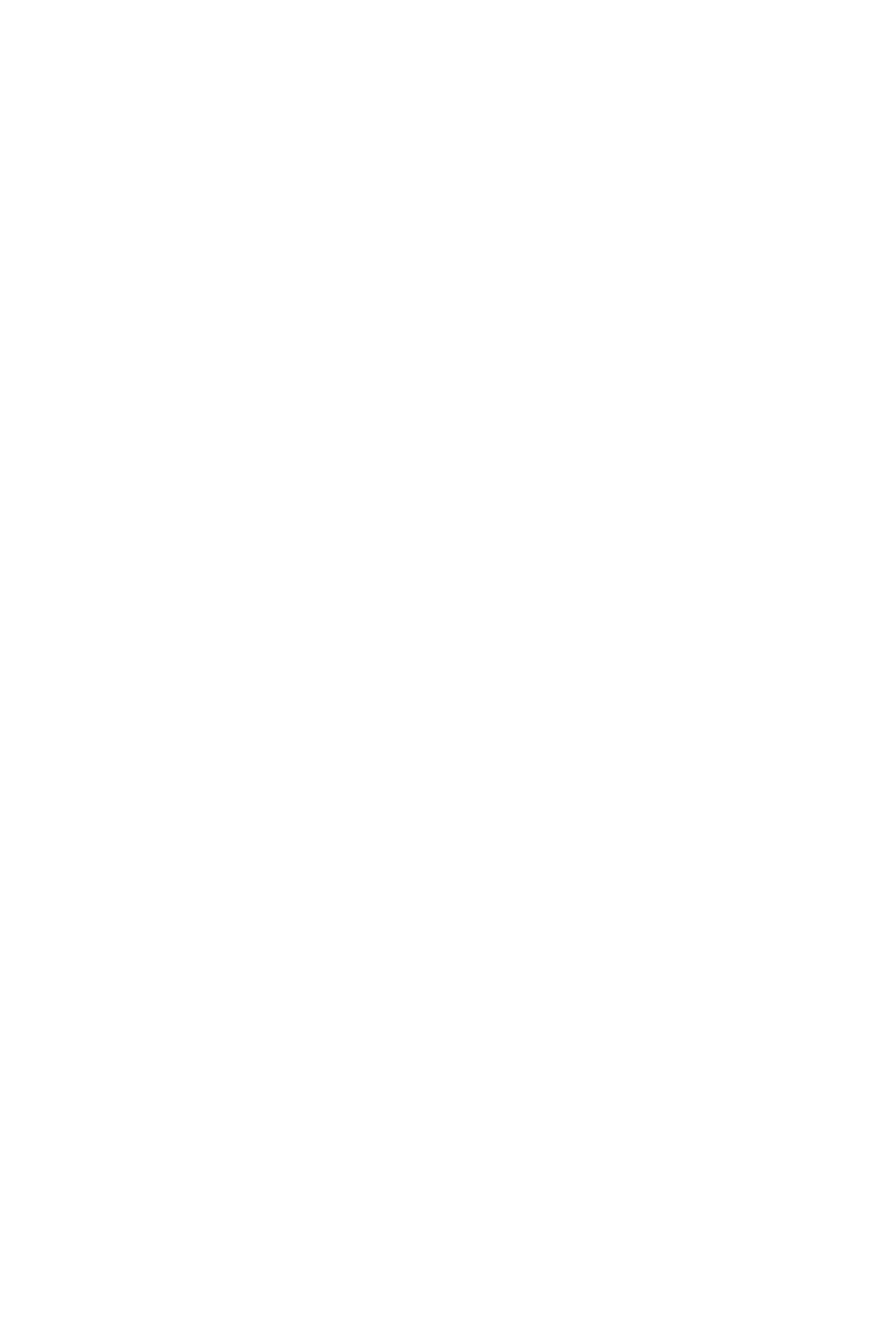The Mayor requested that Council consider Lee Leftwich joining the Planning Commission as a replacement for Ann Worley who resigned after being appointed to the Beckley Sanitary Board. Council unanimously approved Mr. Leftwich's appointment to the Planning Commission on a motion by Councilwoman Hunter seconded by Councilman Sopher.

 The following Emergency Operations Center Board memberships were renewed. Bill Brown whose term will expire June 30, 2024 was renewed on a motion by Councilman Sopher seconded by Councilman Price and passed unanimously. Kevin Price whose term will expire June 30, 2023 was renewed on a motion by Councilman Dunlap seconded by Councilwoman Hunter and passed unanimously. Mr. Price recused himself from the vote.

 Next, Council unanimously awarded the paving bid to Southern West Virginia Paving for the paving of Sour Street and Broadway Street on a motion by Council Reedy seconded by Councilman Sopher. The total bid is \$98,700.00.

 Next, the Mayor opened three bids for playground equipment on Scott Avenue. The first bid was from Metro Recreation which included basketball and playground equipment, benches, and trash cans for a total bid of \$79,280.00. The second bid opened was from Cunningham Recreation which included basketball & playground equipment, picnic tables, benches, and trash cans for a total bid of \$146,264.63. The final bid was from BSN Sports which included basketball equipment, picnic tables and trash cans. However, the bid did not include playground equipment or picnic tables. The total cost of BSN Sport's bid is \$13,545.08. Councilman Sopher asked if we could mix and match and get different pieces of equipment from each company. The Mayor stated the bids must meet the specifications stated in the advertisement requesting the bids. Ms. Baker, Parks and Recreation Director, stated that this is grant money coming from HUD and they are very particular.

 At the request of the Beckley Raleigh County Chamber, the Mayor invited Council Members to a grand opening and ribbon cutting Thursday, June 24, 2021 for Dr. Elizabeth Nelson, MD. Open house is from 4 – 6 p.m. with the ribbon cutting at 5:00 at Beckley Medical Arts.

 OLD BUSINESS: Councilwoman Bullock thanked everyone that attended Juneteenth celebrations. Councilman Sopher invited Council Members to the Wildwood House sign dedication regarding Ferguson Rock Sunday, June 27, 2021 at 2:00 p.m. He said there will also be a History Alive presentation by the

Historical Society and everyone are welcome to attend. The Mayor commended Jill Moorefield and her group for the painting they did on the Birchfield building.

 NEW BUSINESS: Councilwoman Hunter thanked Captain Morgan for the great job that they do at the code office. She also commended Ms. Rotellini for the work she and the Chamber of Commerce do for our area. Councilwoman Hunter said that she is very proud of the Showcase Book. Councilwoman Bullock invited Council Members to the Raleigh Playhouse to see the Motown review next weekend, Friday through Monday. She also congratulated her nephew, Jonathan Lankan, for recently becoming a Pediatrician. Councilman Dunlap passed out Mountaineer Challenge Academy folders for Council Members to review so they are familiar with the program when a speaker from the academy makes her presentation. The academy is located in Montgomery. Councilman Reedy asked if Pastors representing different churches could offer prayer at the beginning of each Council meeting.